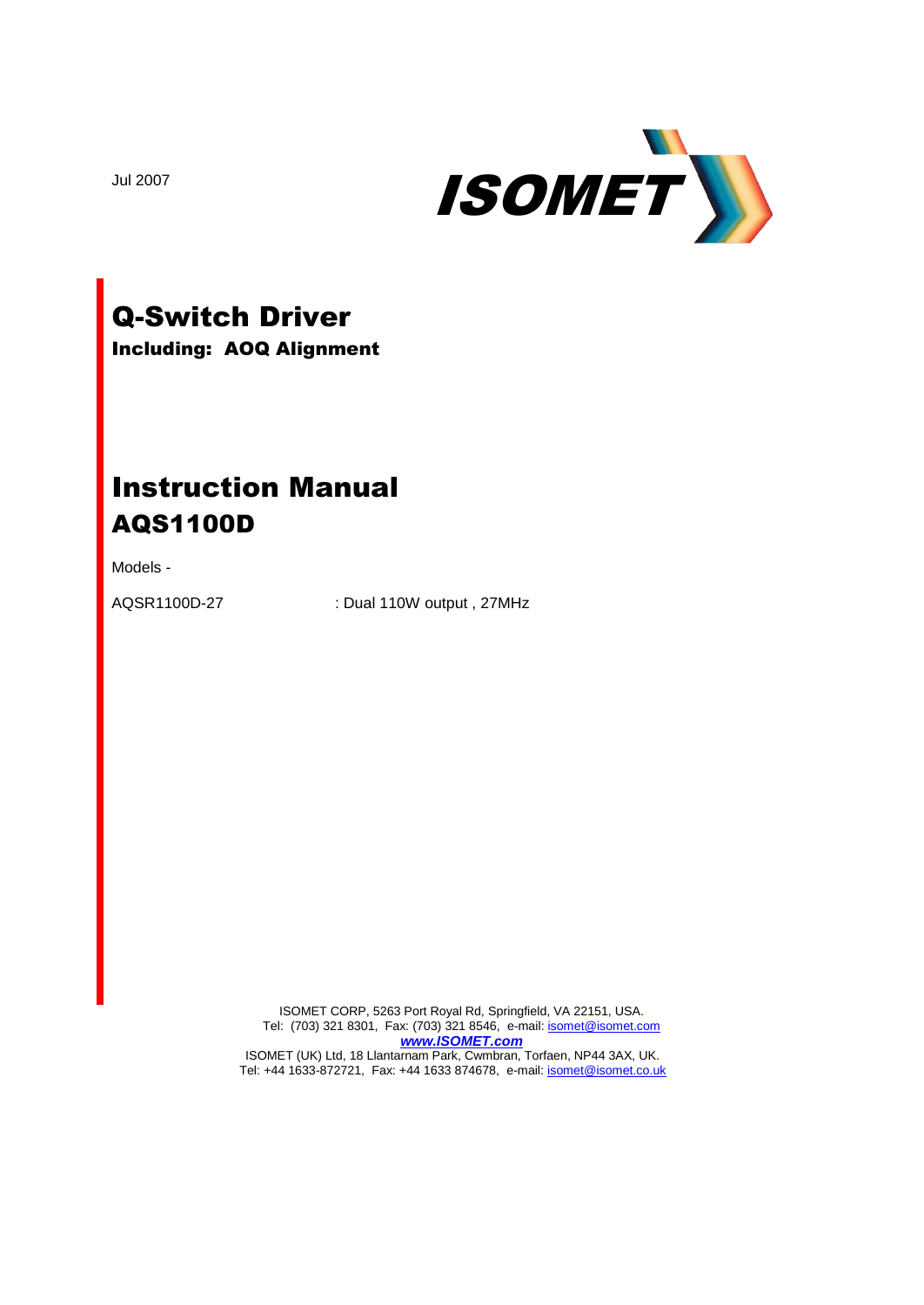



### **Certificate of Test**

Certificate No: C 06-0563A This Certificate is dated: 13 October 2006

| Issued to:                            | Isomet (UK) Ltd<br>18 John Baker Close<br>Llantarnam Park<br>Cwmbran<br><b>NP44 3AX</b> |
|---------------------------------------|-----------------------------------------------------------------------------------------|
| Job Number:                           | 06-0563A                                                                                |
| <b>Equipment Tested:</b>              | Dual Output Q-Switch Driver                                                             |
| Model Number:<br>Sample reference(s): | AQS1100D<br>862690                                                                      |
| Date(s) of test:                      | 12th & 13th September 2006                                                              |

This is to certify that the equipment defined above was tested by Blackwood EMC Ltd at the<br>EMC laboratory at Unit 8 Woodfieldside Business Park, Pontllanfraith, Blackwood, NP12 2DG, UK, in accordance with the following specifications:

#### **Electromagnetic Compatibility:**

EN 55022:1998 + A1:2000 + A2:2003 EN 55024:1998 + A1:2000 + A2:2003 EN61000-3-2:2000 EN61000-3-3:1995 +A1:2001

The sample(s) tested were compliant to the above specifications(s).

The result relates only to the item(s) tested

Full details are given in Blackwood EMC Test Report R 06-0563A





Technical Manager, Blackwood EMC Ltd

page 1 of 1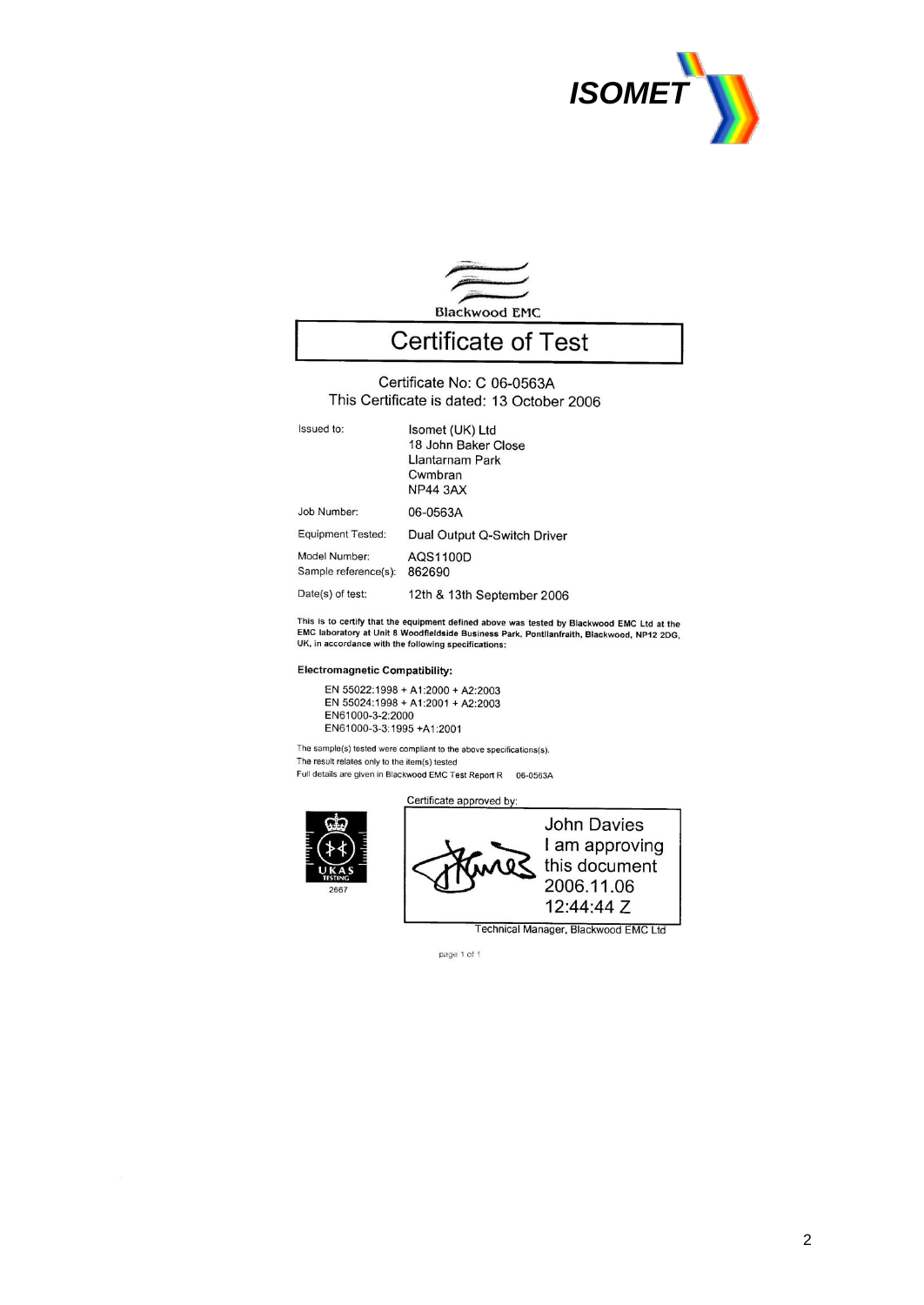

#### **1. GENERAL**

The AQS1100D dual output RF driver features a common waveform generator, RF oscillator, and DC power supply in an industry standard 3U 19" rack.

This driver features Isomet's "Soft-Start" RF amplitude control. The Soft-Start technique applies a mix of digital and analog modulation signals to control the RF amplitude. Almost any envelope or ramp shape can be programmed.

Output timing and pulse widths can be controlled either by an internal PLL based waveform generator or from a user supplied external signal(s) source.

The driver incorporates opto-isolated digital I/O signals and output protection.

This includes:

.

- load mismatch / poor VSWR detection \*
- driver over-temperature interlock
- temperature compensation
- two external interlocks (e.g. for connection to the AO device thermal switch)

In addition each PA section provides analog voltages proportional to the forward and reverse power plus a thermistor resistance proportional to temperature.

The AQS1100D will operate from a 110-260Vac, 50/60Hz, 3A supply

Output status bits are supplemented by LED's. These indicate the operating condition of the driver and associated Q-switches.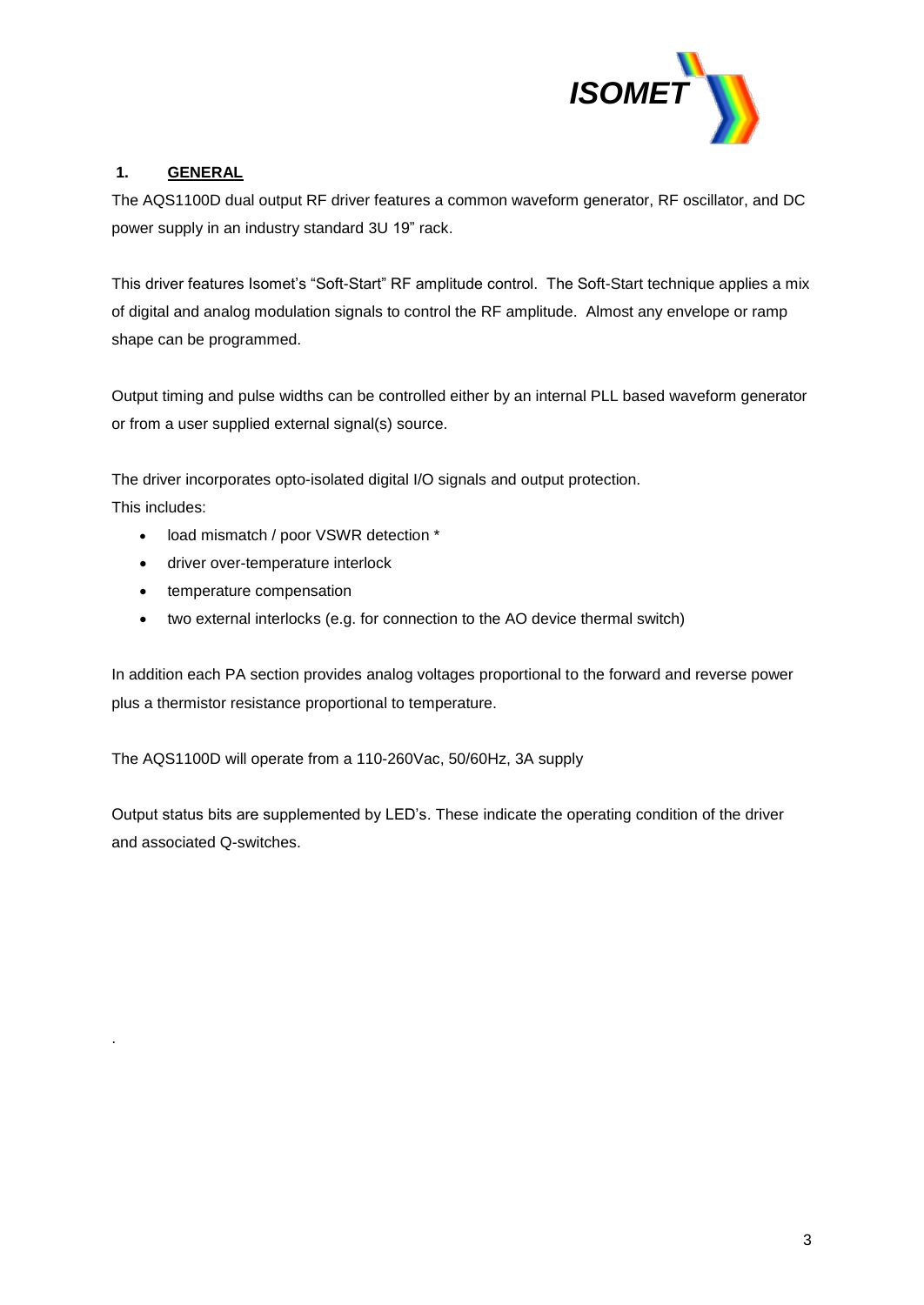

#### **1.1 MODEL SELECTION**

|                     | Freq      |   | <b>Option</b> | Q-Switch      |
|---------------------|-----------|---|---------------|---------------|
| <b>AQSR1100D</b>    | <b>FC</b> | - | X             | <b>Isomet</b> |
| 24.0MHz<br>27.12MHz | 24<br>27  |   |               | Q1083 series  |

#### **2. DESCRIPTION**

Figure 1 (page 17) shows the driver rack.

A driver schematic is given in Figure 2. The RF centre frequency is derived from a common crystal controlled oscillator(s). The digital modulation signal and the analog slope signal are combined in a high speed op-amp A1. This op amp controls the RF amplitude via a double balanced mixer. The maximum output power for each RF output can be adjusted by one of two methods:

- a, Pre-set potentiometers, one for each output accessible on the front panel
- b, Digital potentiometers, one per output. This allows remote power adjustment via J5. The user can select which method is active.

Figure 3 shows the connection table and typical alignment set-up Figure 4 describes the fundamental equations for AOQ switch operating in the Bragg regime.

There are a variety of operating modes available with AQS1100D range of driver racks. Signals to control the modulation parameters of the RF can be internally generated or applied from an external source.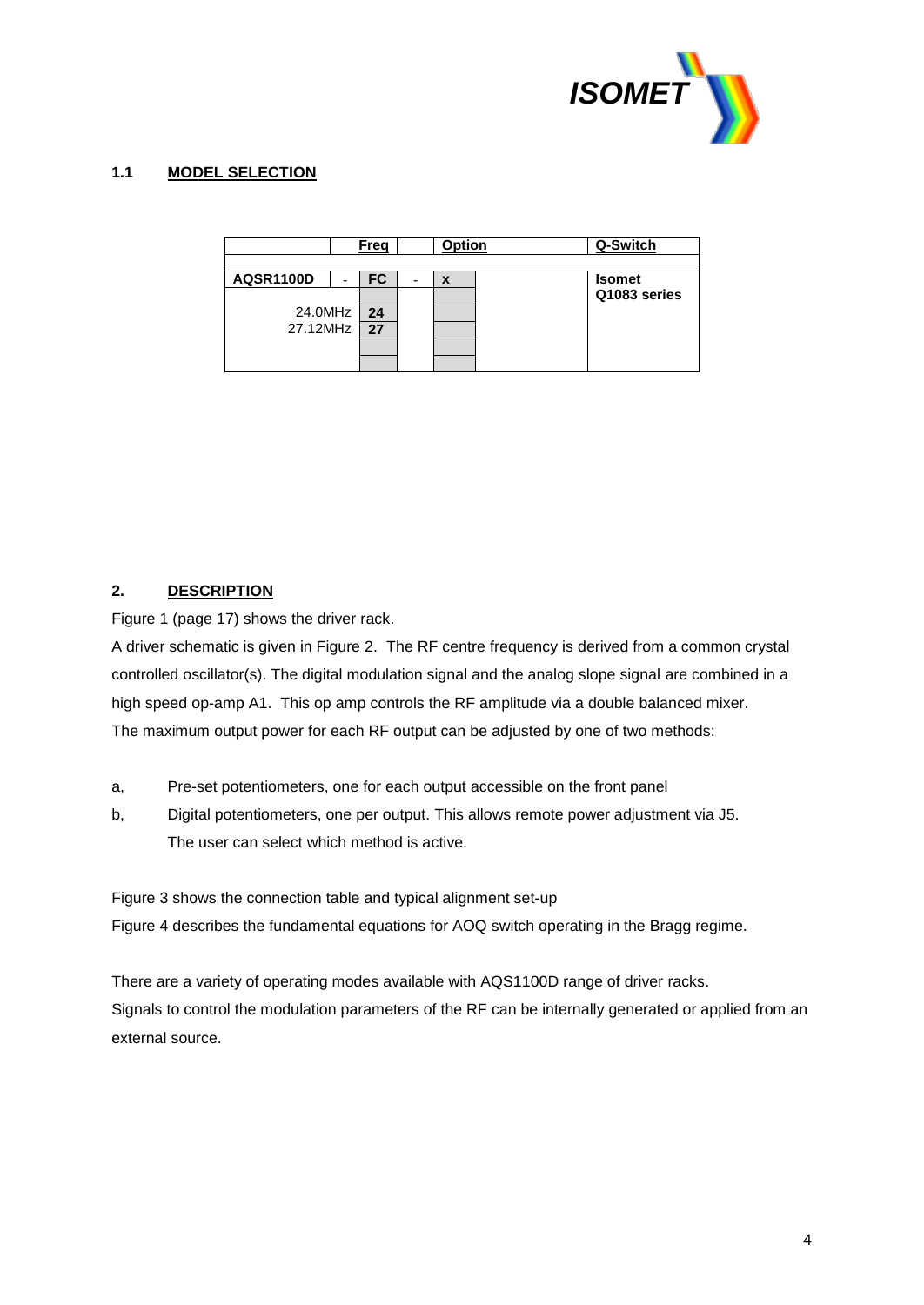

#### **2.1 Connector Summary**

Details below give the basic configuration for the driver rack, preliminary connector positions and pin assignments. See Figure 1

Key:

| Type |                 |
|------|-----------------|
|      | Isolated        |
| N    | Non-isolated    |
| D    | Digital         |
| P    | Power           |
| А    | Analogue        |
| R    | Reference       |
|      | n to isomet     |
|      | out from Isomet |

Connectors J1 , J2

BNC 50ohm RF outputs

Connectors J3 , J4

9way female D-type Power Amp Monitoring PA1 (PA2)

| Signal                       | <b>Type</b> | Pin |
|------------------------------|-------------|-----|
| 24V / 80mA dc out            | <b>NPo</b>  |     |
| 0Vdc                         | <b>NP</b>   | 6   |
| Reverse Power 1 (2)          | NAo         | 2   |
| 0V                           | <b>NP</b>   |     |
| Forward Power 1 (2)          | NAo         | 3   |
| ΩV                           | NR.         | 8   |
| 5Kohm NTC Thermistor + 1 (2) | IAo         |     |
|                              |             | 9   |
| Thermistor - $1(2)$          | IAo         | 5   |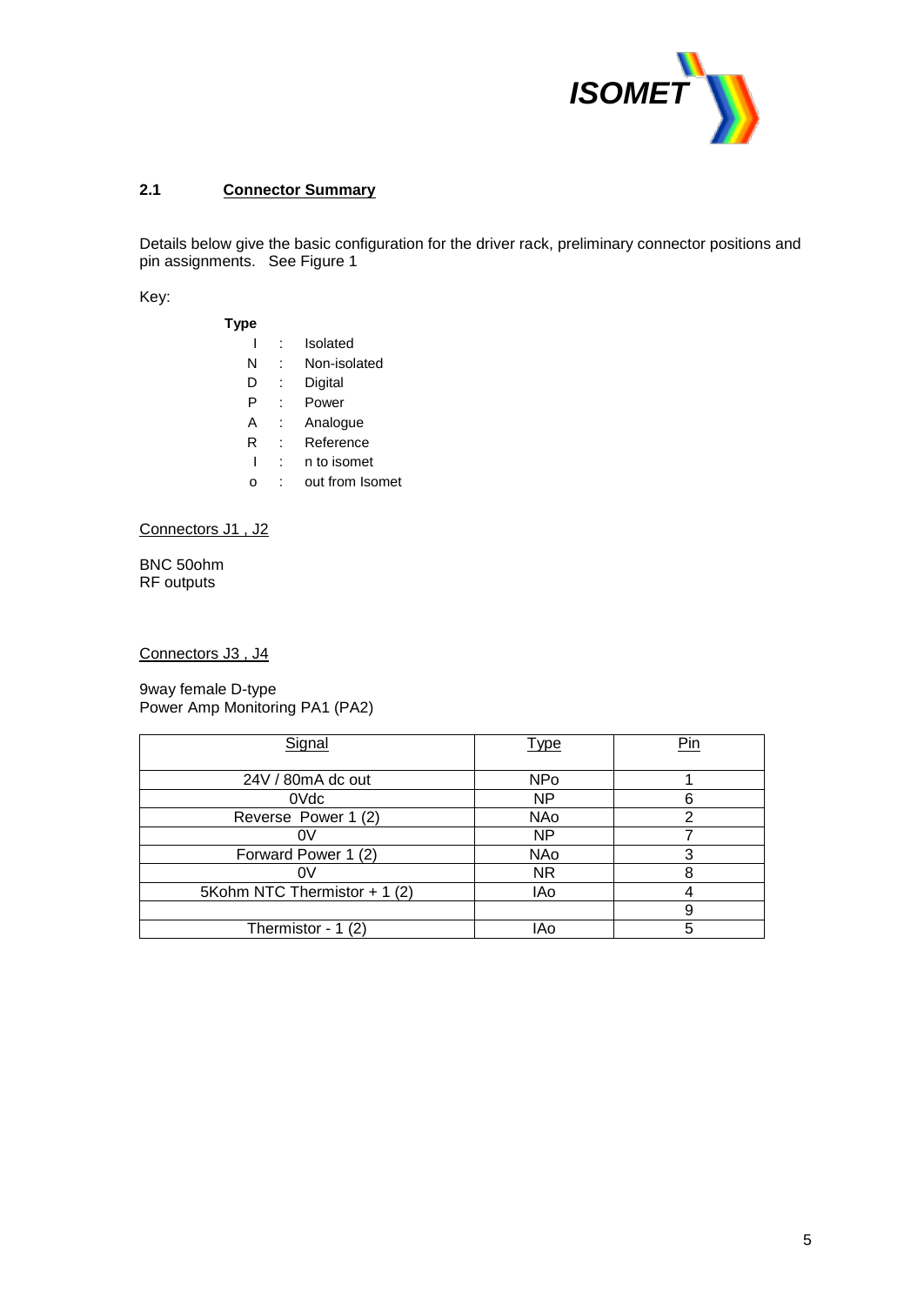

Connector J5

37way **female** D-type Driver control

| Signal                            | <b>Active</b> | <b>Note</b>                         | <b>Type</b>              | Pin                      |
|-----------------------------------|---------------|-------------------------------------|--------------------------|--------------------------|
|                                   |               |                                     |                          |                          |
| -DigPot_PA1_WE                    | L/H           | $H = Mem, L = Adj$                  | IDi                      | $\mathbf{1}$             |
| $\overline{ov}$                   |               |                                     | $\overline{\mathsf{IR}}$ | 20                       |
| -Inc Clock                        | ₩             | Incremental Clock, R/100 steps      | IDi                      | $\overline{2}$           |
| $\overline{\overline{\text{ov}}}$ |               |                                     | IR                       | 21                       |
| Up/-Down                          | H/L           | Pot adjustment direction            | IDi                      | $\overline{3}$           |
| 0V                                |               |                                     | IR                       | 22                       |
| -DigPot_En                        | LOW           | Low = O/P power set by Digital Pots | IDi                      | $\overline{\mathcal{A}}$ |
| 0V                                |               |                                     | IR                       | 23                       |
| -DigPot_PA2_WE                    | L/H           | $H = Mem, L = Adj$                  | $\overline{ID}$          | $\overline{5}$           |
| 0V                                |               |                                     | $\overline{\mathbb{R}}$  | $\overline{24}$          |
| -SB4                              | X             | Composite pulse/FPC sync.           | IDo                      | 6                        |
| 0V                                |               |                                     | $\overline{\mathbb{R}}$  | 25                       |
| $-SB3$                            | <b>LOW</b>    | $(-Err3)$                           | <b>IDo</b>               | $\overline{7}$           |
| $\overline{0V}$                   |               |                                     | IR.                      | 26                       |
| -Reset                            | <b>LOW</b>    | Reset                               | IDi                      | 8                        |
| $\overline{0V}$                   |               |                                     | IR                       | 27                       |
| Slope_Mod_En                      | <b>LOW</b>    | Enable ramped modulation depth      | IDi                      | 9                        |
| 0V                                |               |                                     | IR                       | 28                       |
| -SB <sub>2</sub>                  | LOW           | $(-Err2)$                           | IDo                      | 10                       |
| 0V                                |               |                                     | $\overline{\mathbb{R}}$  | 29                       |
| -SB1                              | LOW           | $(-Err1)$                           | IDo                      | 11                       |
| 0V                                |               |                                     | <b>IR</b>                | 30                       |
| <b>PSU Status</b>                 | <b>HIGH</b>   | Unit Power On                       | ID <sub>o</sub>          | $\overline{12}$          |
| 0V                                |               |                                     | IR                       | 31                       |
| nc                                |               | $\overline{Nc}$                     | IDi                      | 13                       |
| $\overline{0V}$                   |               |                                     | <b>IR</b>                | 32                       |
| AOQ1_OT                           | LOW           | Normally closed = OK                | IDi                      | 14                       |
| 0V                                |               |                                     | <b>IR</b>                | 33                       |
| AOQ2 OT                           | <b>LOW</b>    | Normally closed = OK                | IDi                      | 15                       |
| $\vee$                            |               |                                     | IR.                      | 34                       |
| <b>START</b>                      | ተ             | (FPC Trigger)                       | IDi                      | 16                       |
| $\overline{0V}$                   |               |                                     | IR                       | 35                       |
| Ext Rep Rate                      | ↑             | (Pulse Trigger)                     | IDi                      | 17                       |
| 0V                                |               |                                     | IR                       | 36                       |
| -RF Enable1                       | LOW           | Enable PA1                          | $\overline{ID}$          | 18                       |
| 0V                                |               |                                     | IR                       | 37                       |
| -RF Enable2                       | <b>LOW</b>    | Enable PA2                          | IDi                      | $\overline{19}$          |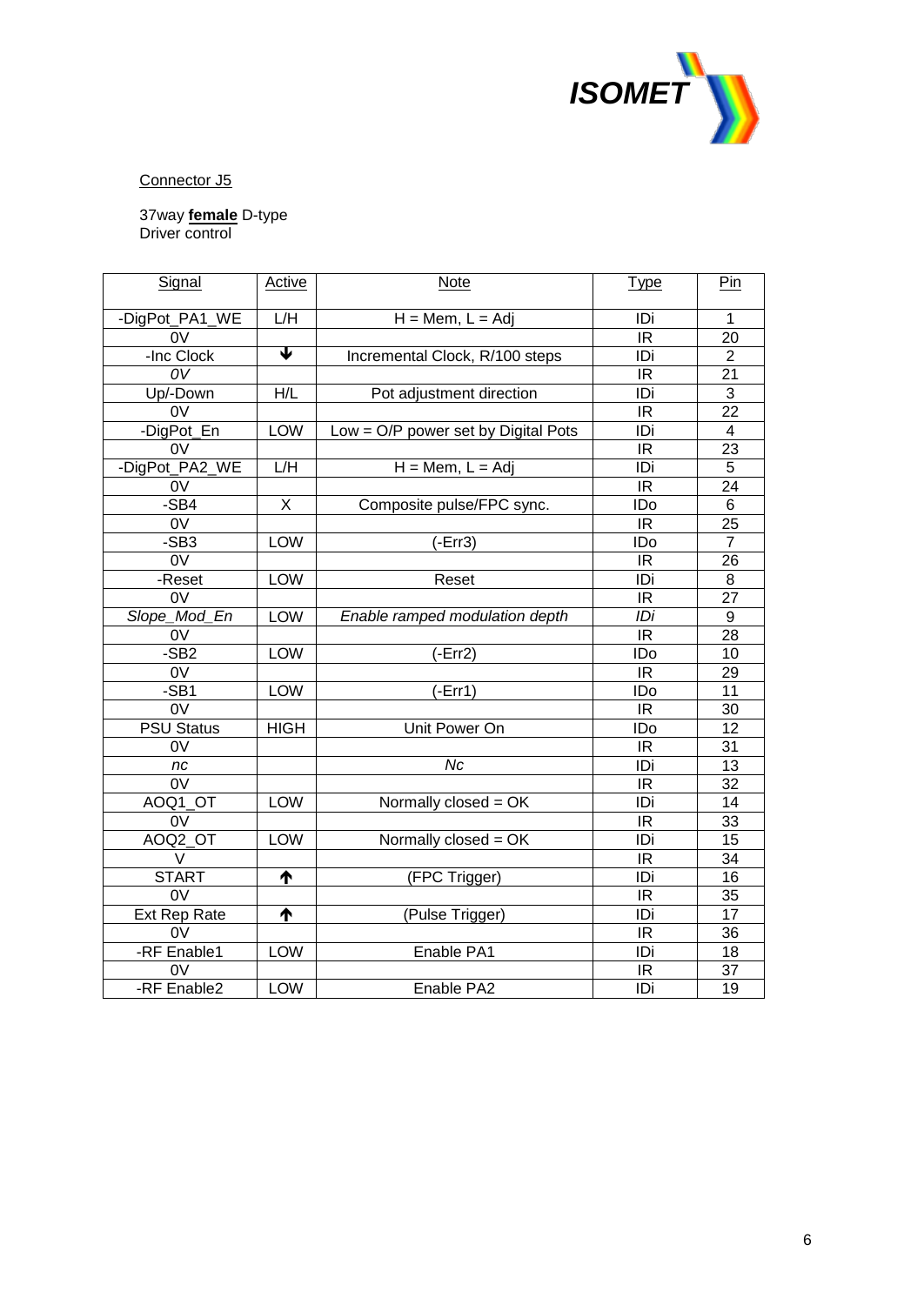



#### **3.1 DIP switch functions**

SW6 **RF On J2** RF Off J2

UP DOWN SW1 **RF On J1** RF Off J1<br>SW2 CW RF **Modulate Modulated RF** SW3 **External PRF** Internal PRF SW4 **Rep\_rate / 10** *Base Rep\_rate* SW5 SLOPE Duration x10 *Base Timing*

Default settings in *Bold*

**SW1** DOWN will turn the RF output J1 OFF, regardless of other settings.

**SW2** UP will force the driver to output a constant (CW) RF power regardless of the modulation inputs. This can be used to force the AOQ on and thus the laser output to zero.

**SW3** selects the modulation trigger source. If Internal, PRF is set by Hex\_SW1 and SW2.

**SW4** divide the rep-rate frequency (See section 3.3)

**SW5** UP increases the SLOPE duration by 10x (See section 3.2)

**SW6** DOWN will turn the RF output J1 OFF, regardless of other settings.

Note: A Low Forward Power or High Reflected Power fault condition can be cleared by toggling either SW1 or SW6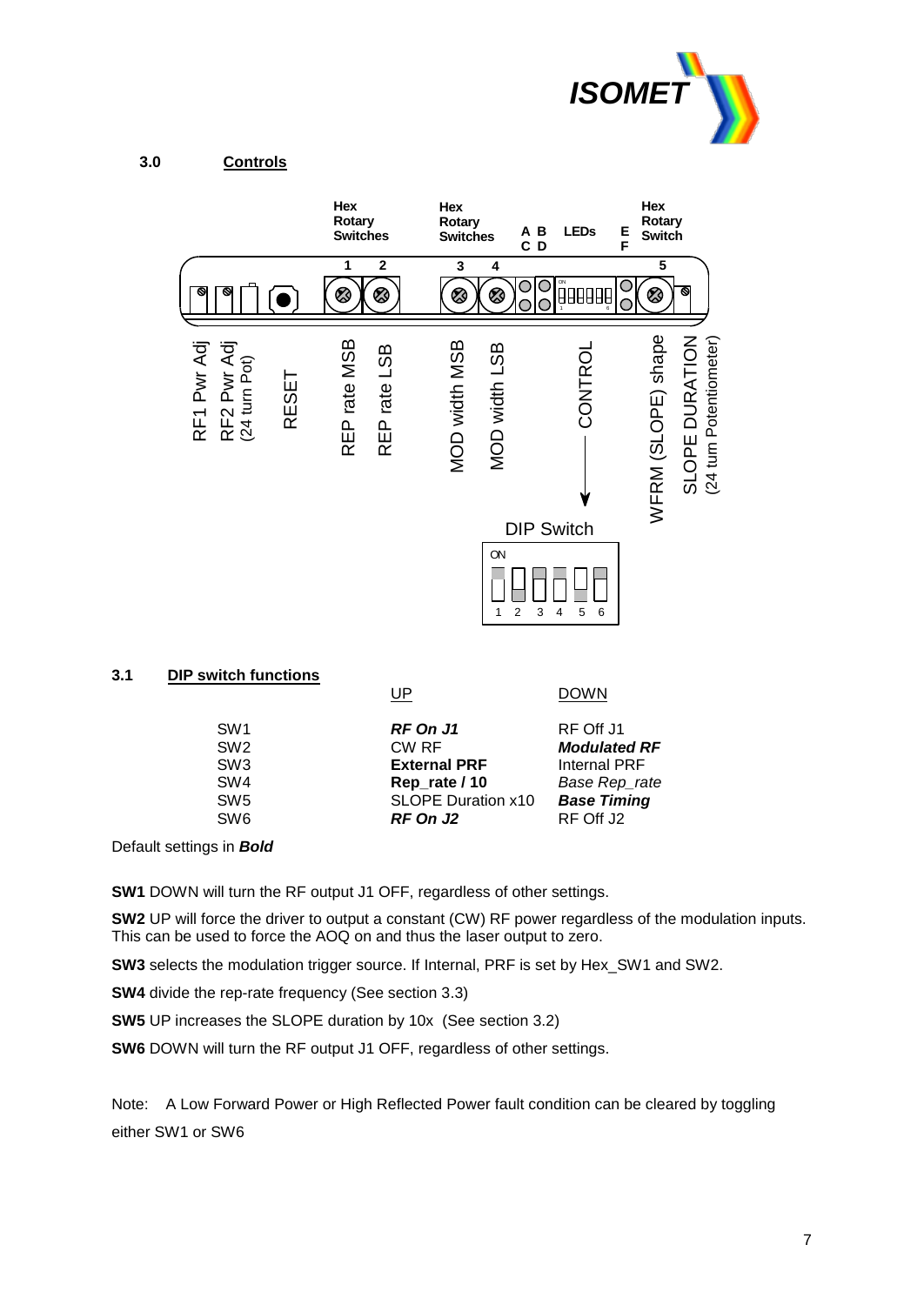

#### **3.2 WFRM SLOPE Specifications**

| Hex SW 5<br>Position | <b>Slope</b><br>shape       | Duration<br>Multi-Turn Pot adjustment range<br>(DIP-SW 5 Down) |
|----------------------|-----------------------------|----------------------------------------------------------------|
| 0                    | Pseudo Linear 90% Truncated | 75usec – 343usec                                               |
| 1                    | Mod-Linear                  | 75usec – 343usec                                               |
| $\overline{2}$       | Pseudo Linear 80% Truncated | 75usec - 343usec                                               |
| 3                    | Offset Exponential          | 75usec - 343usec                                               |
| 4                    | Exponential                 | 75usec – 343usec                                               |
| 5                    | Cosine                      | 75usec – 343usec                                               |
| 6                    | Pseudo Linear 70% Truncated | 75usec - 343usec                                               |
| 7                    | Pseudo Linear 60% Truncated | 75usec – 343usec                                               |
| 8                    | Pseudo Linear               | 75usec – 343usec                                               |
| 9                    | Pseudo Linear 50% Truncated | $75$ usec – 343usec                                            |
| A                    | Pseudo Linear 40% Truncated | $75$ usec – 343usec                                            |
| B                    | Sine-Linear                 | 75usec – 343usec                                               |
| C                    | Pseudo Linear 30% Truncated | $75$ usec – 343usec                                            |
| D                    | Pseudo Linear 20% Truncated | 75usec - 343usec                                               |
| E                    | Pseudo Linear 10% Truncated | 75usec - 343usec                                               |
| F                    | None                        | (No START input required)                                      |

Durations are x10 longer with the Control DIP-SW 5 *UP*

*Shapes can be reprogrammed to suit customer requirements*

During the "Soft Start" slope, RF modulation can be enabled using the SLOPE MOD input pin-9 on the 37way D-type.

Options :

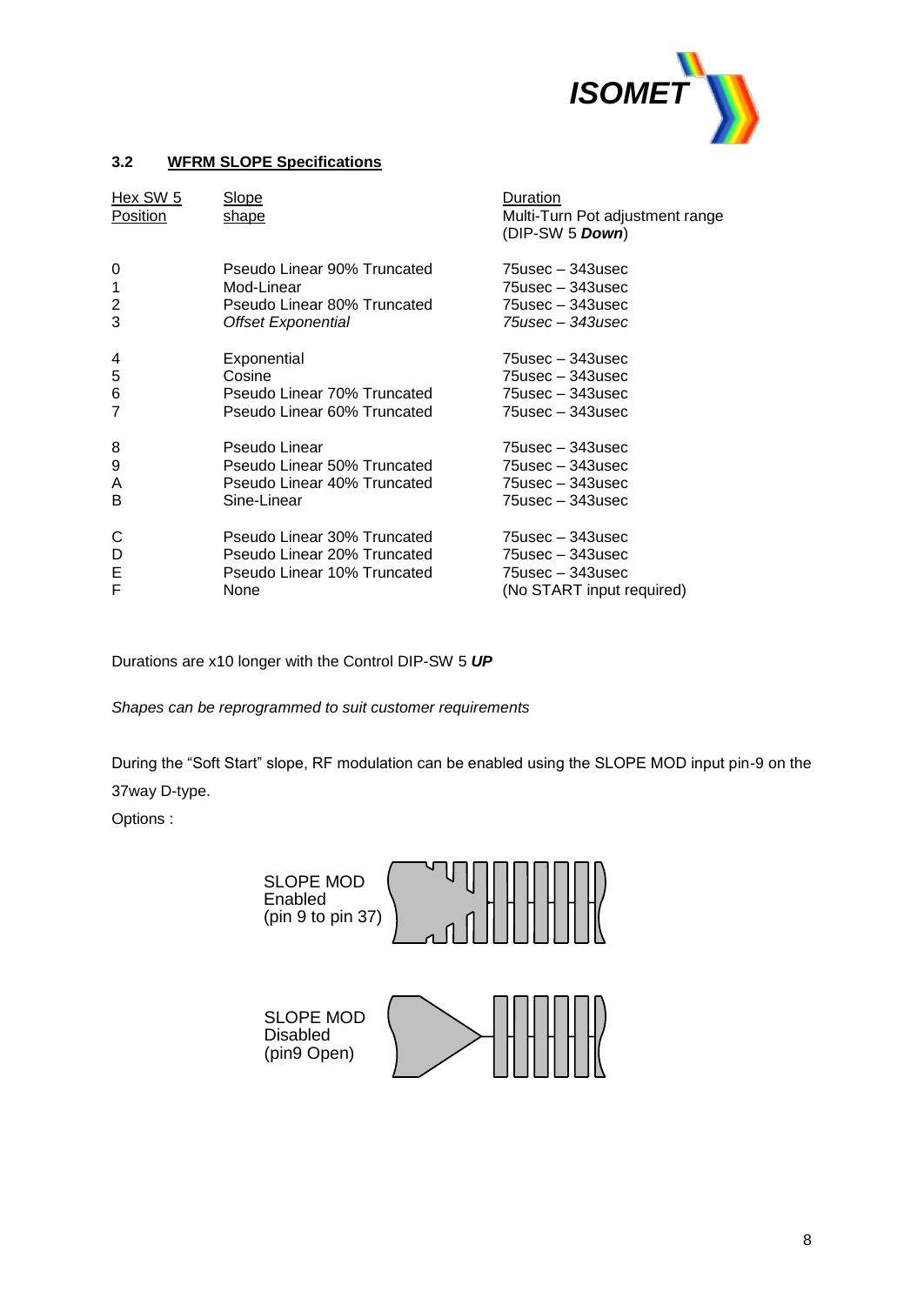

#### **3.3 SETTING THE INTERNAL REP-RATE CONTROL**

This is based a PLL controlled oscillator. The internal rep-rate set by HEX-SW 1 and 2

| Output rate is further scaled by DIP-SW 4 |                                      |
|-------------------------------------------|--------------------------------------|
| SW 4 UP                                   | Rep-rate increments in 0.05KHz steps |
| SW 4 DOWN                                 | Rep-rate increments in 0.25KHz steps |

Examples:

| <b>DIP Switch</b> | <b>Hex Switch</b> | Rep-Rate   |                     |
|-------------------|-------------------|------------|---------------------|
| Range setting     | <b>SW1/SW2</b>    | <b>KHz</b> |                     |
| SW4 Up            | F <sub>2</sub>    | 1.5        | Minimum stable rate |
|                   | C 4               | 3.0        | for this range      |
|                   | A6                | 4.5        |                     |
|                   | 88                | 6.0        |                     |
|                   | 6 A               | 7.5        |                     |
|                   | 4 C               | 9.0        |                     |
|                   | 10                | 12.0       |                     |
| SW4 DOWN          | D <sub>0</sub>    | 12.0       | Minimum stable rate |
|                   | C <sub>8</sub>    | 14.0       | for this range      |
|                   | C <sub>0</sub>    | 16.0       |                     |
|                   | <b>B</b> 8        | 18.0       |                     |
|                   | B <sub>0</sub>    | 20.0       |                     |
|                   | 88                | 30.0       |                     |
|                   | 60                | 40.0       |                     |
|                   | 38                | 50.0       |                     |
|                   | 10                | 60.0       | Maximum stable rate |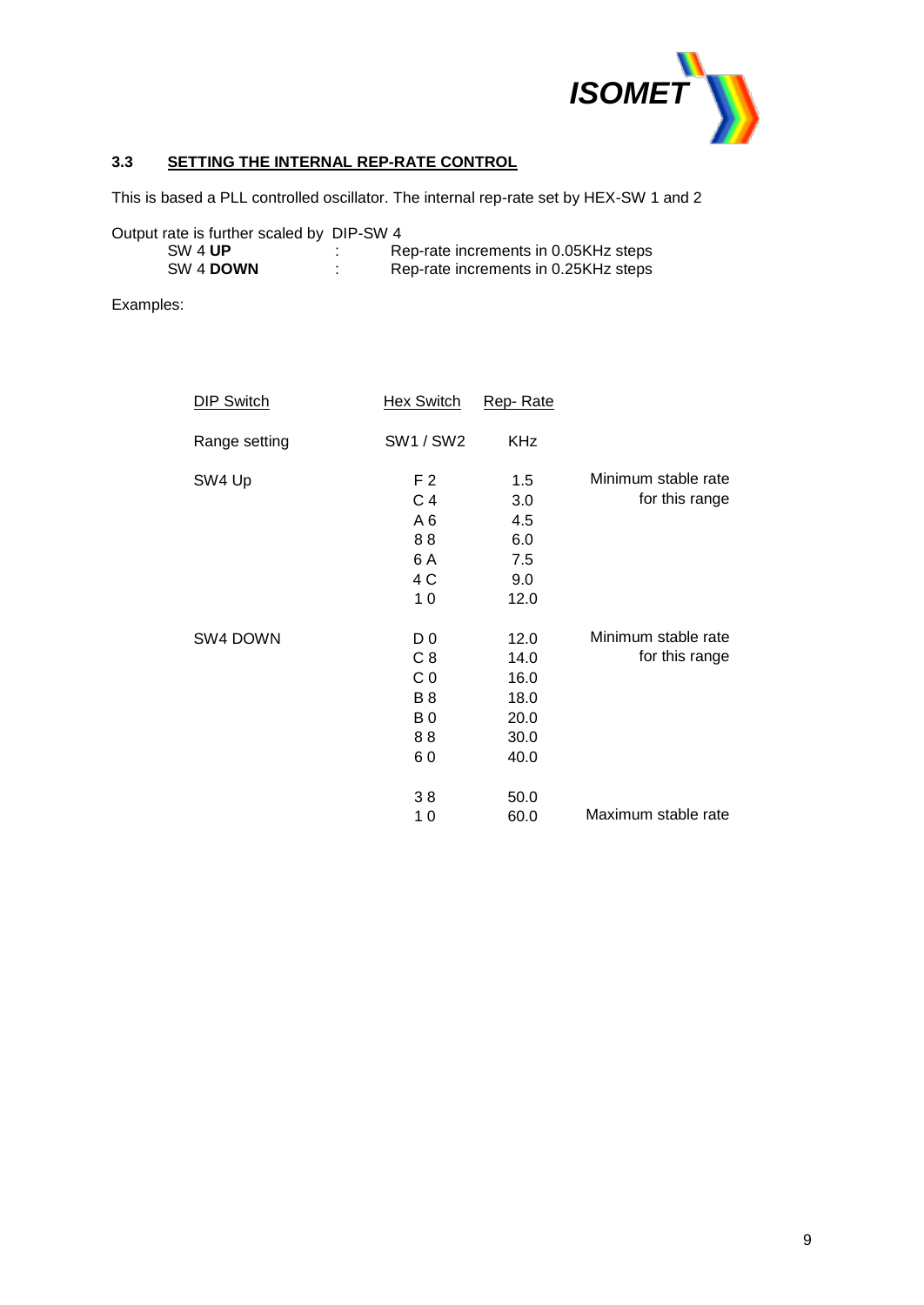

#### **3.4 SETTING THE INTERNAL PULSE WIDTH CONTROL**

Based on a precision digital counter. Resolution = 61nsec steps. Pulse width set by Hex\_SW 3 and 4. Minimum pulse width = 1usec.

The RF OFF pulse width can be calculated from:

Pulse Width (us) = (255-N)\*0.061 + 1

where N is the decimal value of Hex SW\_3 (MSB) and SW\_4 .

#### Examples:

|                 | <b>Hex Switch</b> |           | Pulse         |
|-----------------|-------------------|-----------|---------------|
|                 | SW3 / SW4         | $N$ (Dec) | Width<br>usec |
| (Minimum width) | F F               | 255       | 1.0           |
|                 | ΕE                | 238       | 2.0           |
|                 | C E               | 206       | 4.0           |
|                 | 6 B               | 107       | 10.0          |
| (Max width)     | 0                 |           | 16.6          |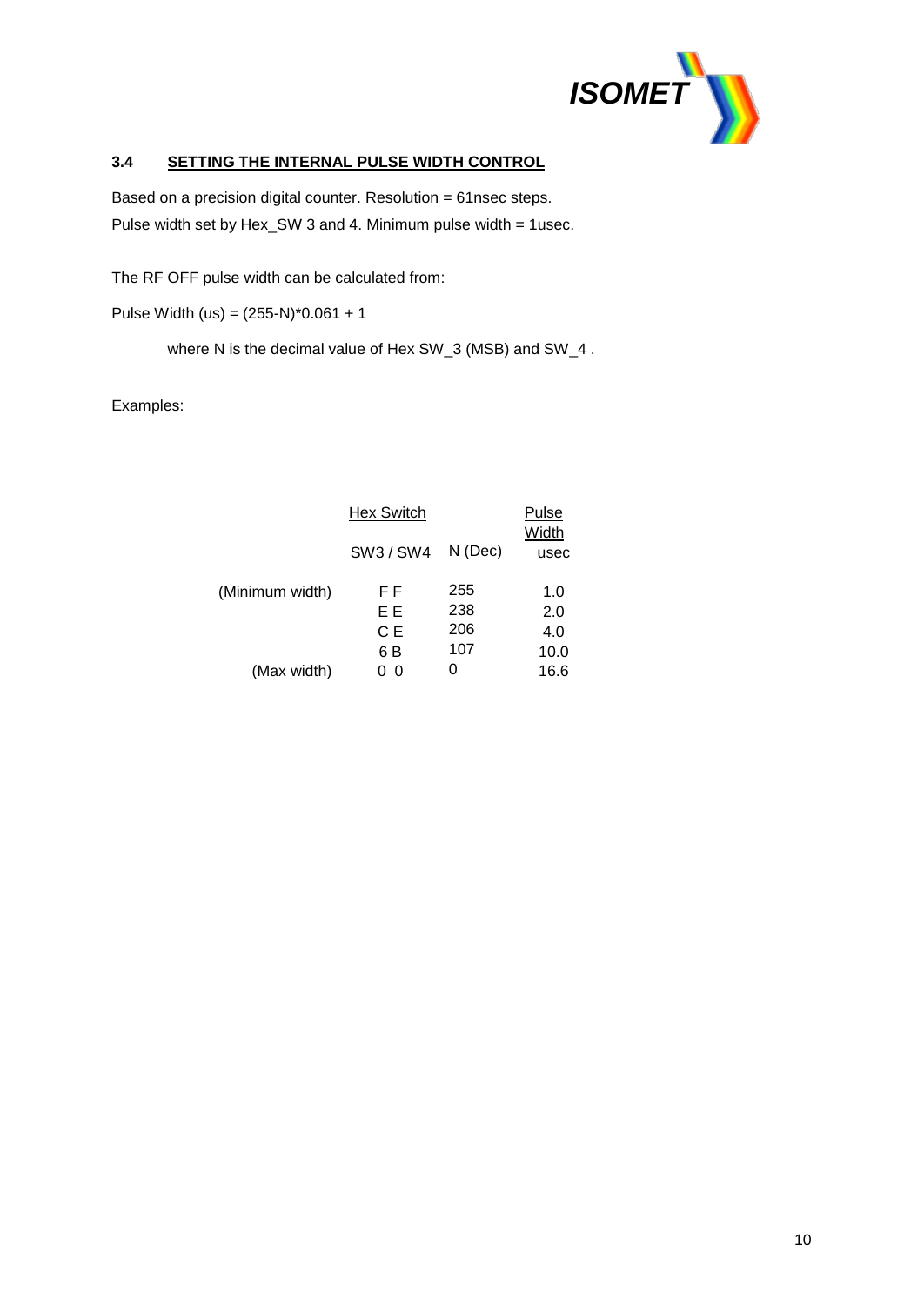

#### **4.0 FAULT INDICATION, STATUS BITS AND LED'S**

Viewing timing and pulse width of modulation signals.

A composite TTL waveform combining the SLOPE DURATION and the MODULATION pulse train is available on status bit SB4.

This can be used to view the modulation timing of the RF signal.

This signal is not generated when the External DIG MOD operating mode is selected.



#### **4.1 Fault Status Bits**

Status bits are available on the 37way D-type connector and supplemented using LED visible indicators. All signals are opto-isolated TTL . **Faults signals are prioritized**

| Fault                                      | LED          |   |    | <b>Status Bit</b>  |                                      |                          |                         |                         |
|--------------------------------------------|--------------|---|----|--------------------|--------------------------------------|--------------------------|-------------------------|-------------------------|
|                                            | A            | в | D  | $\mathsf{C}^\star$ | SB <sub>1</sub><br>Pin <sub>11</sub> | SB <sub>2</sub><br>Pin10 | SB <sub>3</sub><br>Pin7 | SB4<br>Pin <sub>6</sub> |
| No Fault                                   |              |   |    | G                  | H                                    | н                        | н                       | $\blacksquare$          |
| Low Forward Power 1<br>(Lowest Priority)   |              | R |    | G                  | L                                    | H                        | Н                       | $\blacksquare$          |
| Low Forward Power 2                        | $\mathsf{R}$ |   |    | G                  | H                                    | L                        | H                       |                         |
| <b>Amplifier Temp Interlock</b>            | R            | R |    | G                  | L                                    |                          | Н                       |                         |
| AOQ1 Temp Interlock                        |              |   | R  | G                  | H                                    | H                        | L                       | $\blacksquare$          |
| AOQ2 Temp Interlock                        |              | R | R  | G                  | L                                    | H                        | L                       | ۰                       |
| High Reverse Power 1<br>(Highest Priority) | R            |   | R. | G                  | H                                    |                          | L                       |                         |
| <b>High Reverse Power 2</b>                | R            | R | R. | G                  | L                                    |                          | L                       | ۰                       |

LED code :  $R = Red$  illuminated,  $G = Green$  illuminated,  $Y = Yellow$  illuminated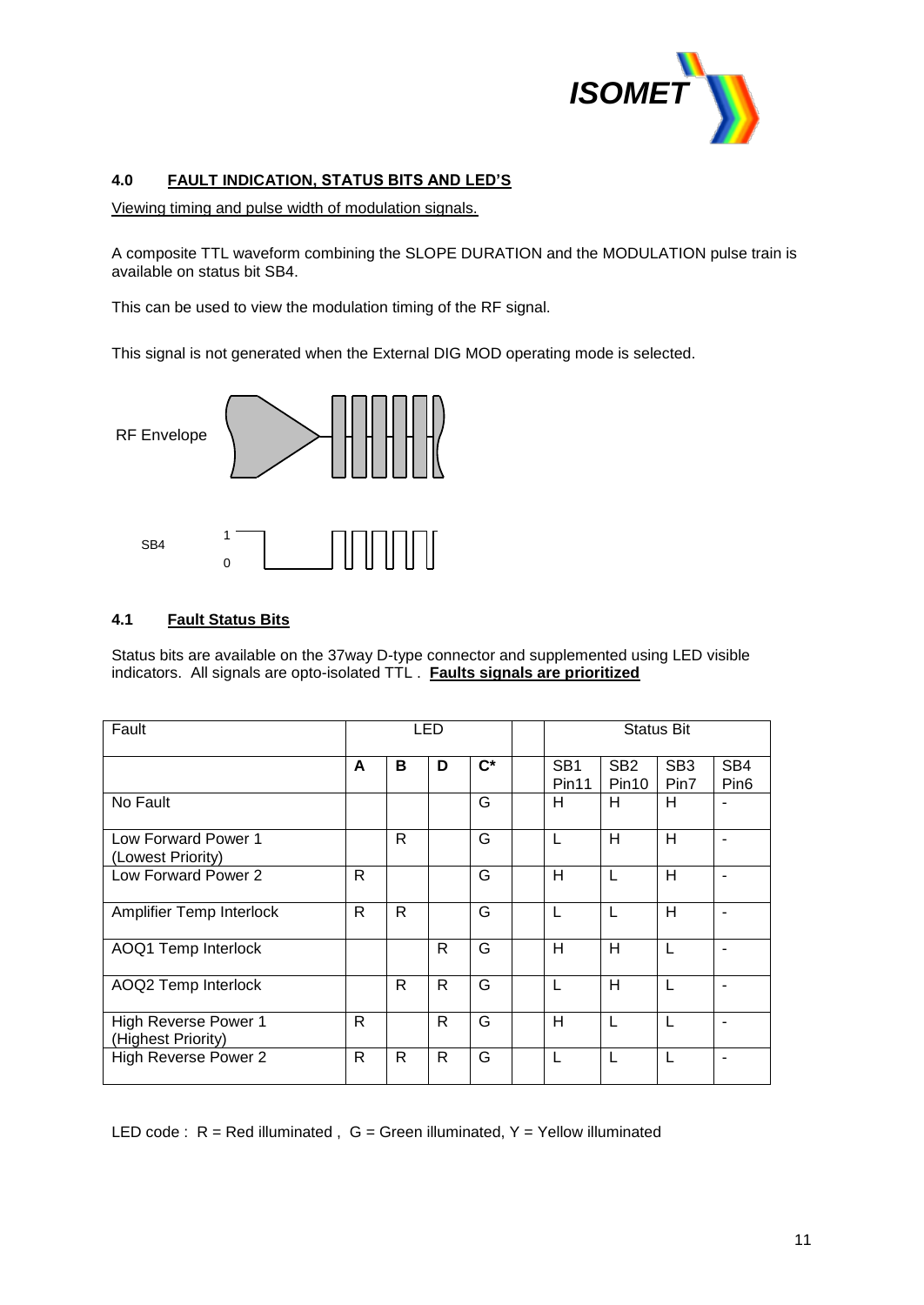

\* LED C : Green whilst RF is modulated low Brightness will depend on the duty cycle of the RF output.

In addition to the Fault signals, two further LEDS indicate operation of the driver

- LED E : Yellow ON when START input is low. Brightness will depend on the duty cycle of the START input.
- LED F : Yellow ON = RF Enabled. Brightness will depend on whether one or both RF power amps are enabled.

#### **5.0 Interlocks**

**BOTH** thermal interlock inputs on the 37way D-type need to be connected to the AOQ thermal switches or connected to 0V at the 37way D-type connector.

Over temperature is a non latching condition. The driver will self reset if the thermal interlock cools to valid state following an over-temperature fault. i.e. switch from non-valid (open contact, over temperature state) to a valid (normally closed contact ) condition.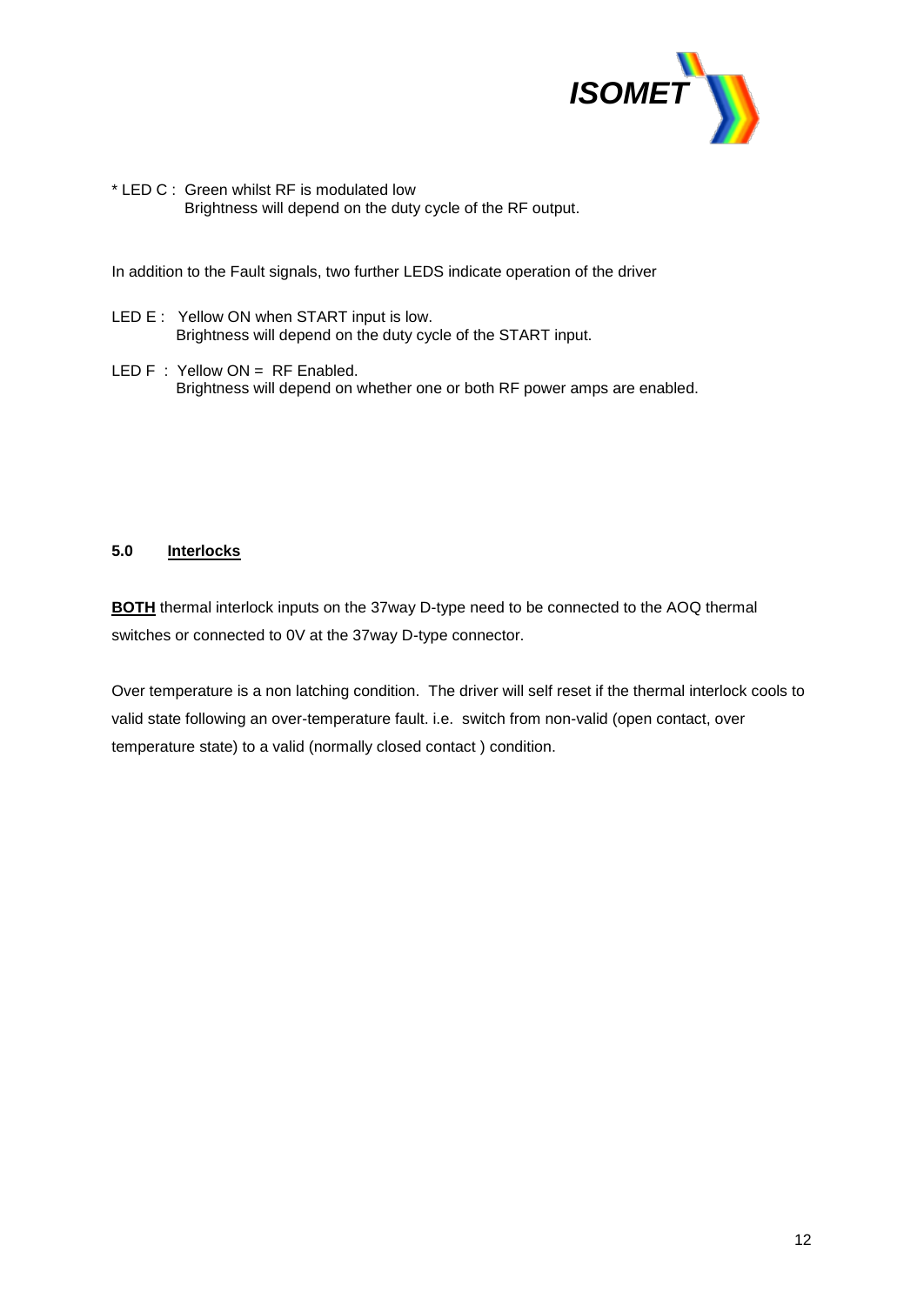

#### **6.0 VSWR Indication**

#### Low Forward power

The Driver will generate a *Low Forward Power* fault signal if the transmitted RF output power falls below approximately 80W average RF power.

There is no effect on the driver operation.

#### • High reverse power.

The Driver will output a *High Reverse Power* fault signal if the average reflected RF power from the AOQ exceeds approximately 10% of the maximum CW driver RF forward power. This fault is latching and the driver is disabled (RF power will be at zero). This fault will also occur if the RF connection between the AOQ and driver is broken.

#### NOTE:

These faults are not effective if either amplifier is intentionally disabled using the -RF enable signals via the front panel DIP SW1 /SW6 or the respective signals on pins 18/19 of the 37way D-type.

### Resetting

Once a fault condition is corrected, it will be necessary to reset the driver.

- 1: Turn the DC power OFF and ON or
- 2: Press RESET button on driver or
- 3: Momentarily make contact between pin 13 to pin 32 on the 37way D-type.

#### OR

4: Clear faults and re-enable output by toggling any -RF enable signal.

Thus,

- Toggle either SW1 or SW6

or

- Toggle levels on pin 18 or pin 19 of 37way D-type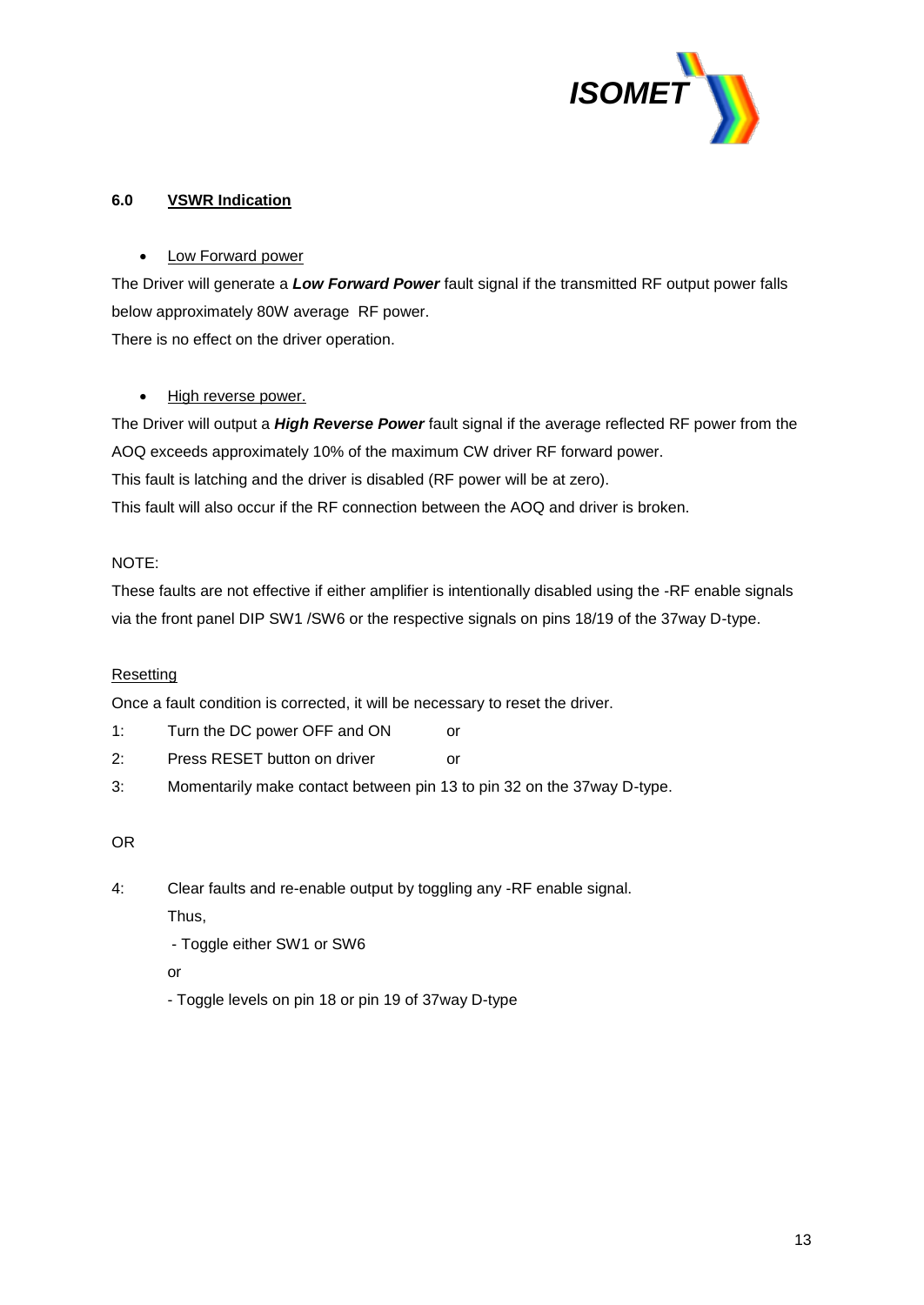

#### **7. INSTALLATION AND ADJUSTMENT**

The required RF modulation Pulse Width, WFRM shape and SLOPE duration are a function of the laser cavity gain and operating parameters. The procedure below outlines one technique for aligning the AOQ and setting the optimum RF drive power.

7.1 If applicable connect cooling water to the Q-switch at a flow not less than 0.5 litres/minute at < 27 deg.C.

Due to the high RF power dissipated in the water cooled AOQ switches, it is paramount that the AOQ is operated only when water cooling is circulating.

- 7.2 With no a-c power applied, connect the AC supply to the IEC socket on the real panel. DO NOT APPLY POWER.
- 7.3 Connect the BNC RF outputs to the acousto-optic Q-switches (or a  $50\Omega$  RF loads, if it is desired to measure the RF1 or RF2 output power).
- 7.4 If applicable connect the Interlock of the acousto-optic Q-switches to the enable inputs on the 37-pin D-type connector of the AQS driver. If the temperature of the modulator exceeds 32ºC or the internal driver temperature exceeds 70ºC then the interlock connection becomes open circuit, disabling the RF output. An LED indicator illuminates when the Interlocks are closed and the RF is enabled. (see 4.1).

If there is no Interlock on the AO Q-switch, connect the AQS interlock inputs to 0V.

7.5 Adjustment of the RF output power is best done with amplifier connected to the acousto-optic Q-switch. The Amplifier maximum output power is factory preset to approx 2/3rds maximum output.

The optimum RF power level required for sufficient hold-off and stable Q-switch operation will depend on the laser cavity design and gain parameters. Applying RF power in excess of this optimum level may cause undesired thermal loading and possible unstable laser behaviour. It is therefore recommended that initial alignment be performed at a low RF power level.

7.6 Locate the PWR ADJ adjusters on the driver . With an insulated alignment tool or screwdriver rotate the PWR ADJ1 and PWR ADJ2 potentiometers fully anti-clockwise (CCW) i.e. OFF, then clockwise (CW) approx 12 – 16 turns.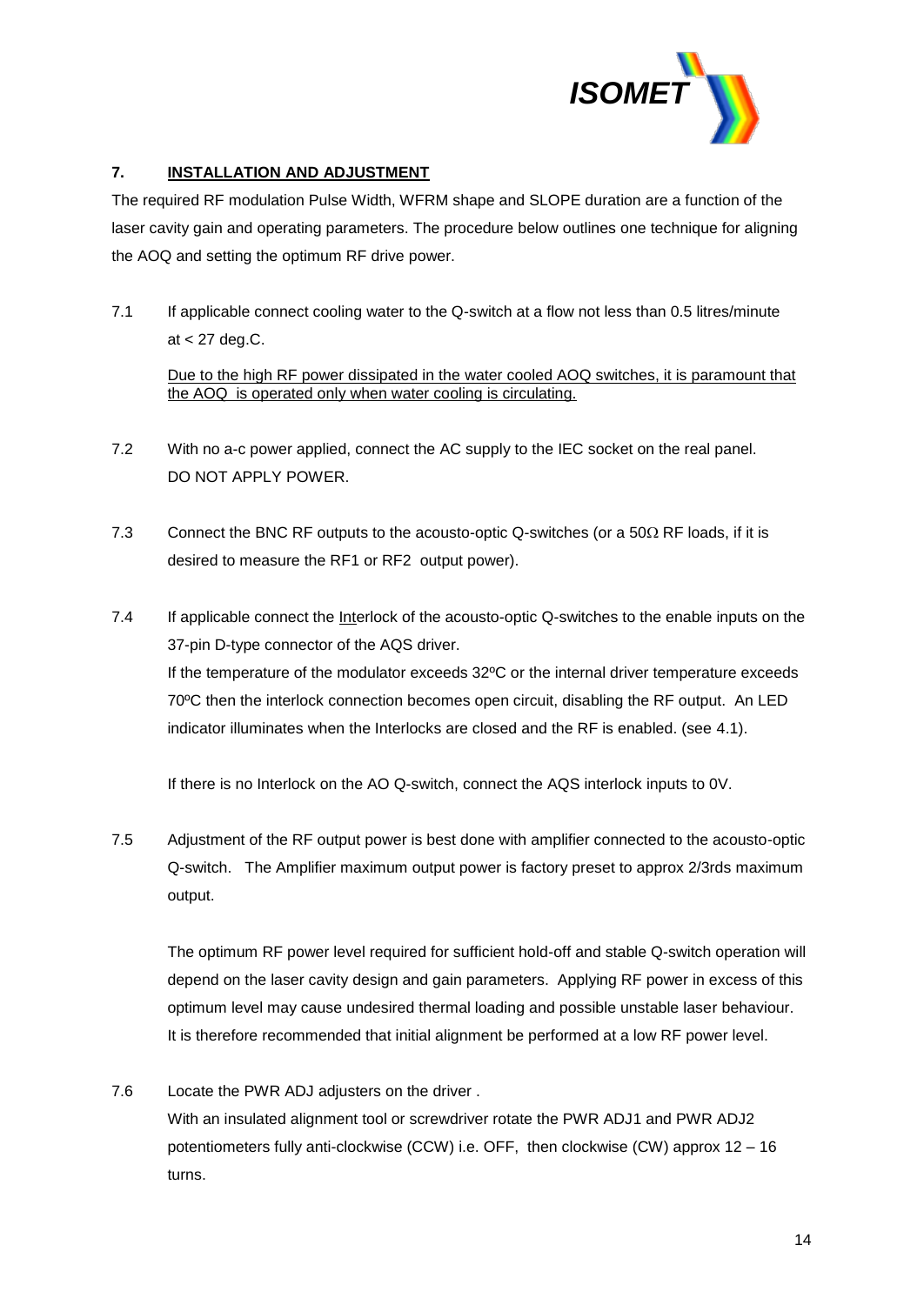

7.7 Apply AC power to the rack.

7.8 Apply a constant RF power to the AOQ by placing SW2 of the DIP switch in the UP position.

7.9 Align the laser beam toward the centre of (either) aperture of the AOQ. Refer to AOQ data sheet. Ensure the polarization is correct for the AOQ being used. Adjust the beam height so that it is central to the active aperture height of the AOQ.

7.10 Start with the laser beam normal to the input optical face of the AOM and very slowly rotate the AOM (either direction). See Figure 4 for one possible configuration.

Observe the CW laser output (= the undeflected zeroth order beam form the AOQ). Adjust the AOQ Bragg angle (rotate the device) to minimize the laser output beam intensity. If no extinction is observed check the RF driver is operating and applying a CW RF signal to the AOQ. If this is OK, increase the RF power a little and repeat the procedure.

After the AOQ angle has been optimized, slowly increase the RF power by turning PWR ADJ clockwise until maximum extinction of the laser output is obtained.

On the threshold of the optimum RF power, the laser output will flicker On and Off

If possible adjust the beam height relative to the mounting surface in order to optimize efficiency. The goal it to achieve the best hold off and extinction for the least RF drive power.

7.11 Introducing an AOQ into the laser cavity may affect the oscillation properties of the laser. This is due to the refractive index of the AOQ and consequential path length change. It is quite possible that a negative insertion loss is recorded simply by placing the AOQ into the laser cavity !

7.12 After the AOQ is introduced into the cavity, some adjustment of the laser mirror(s) may be required to peak the CW laser power, prior to AOQ operation.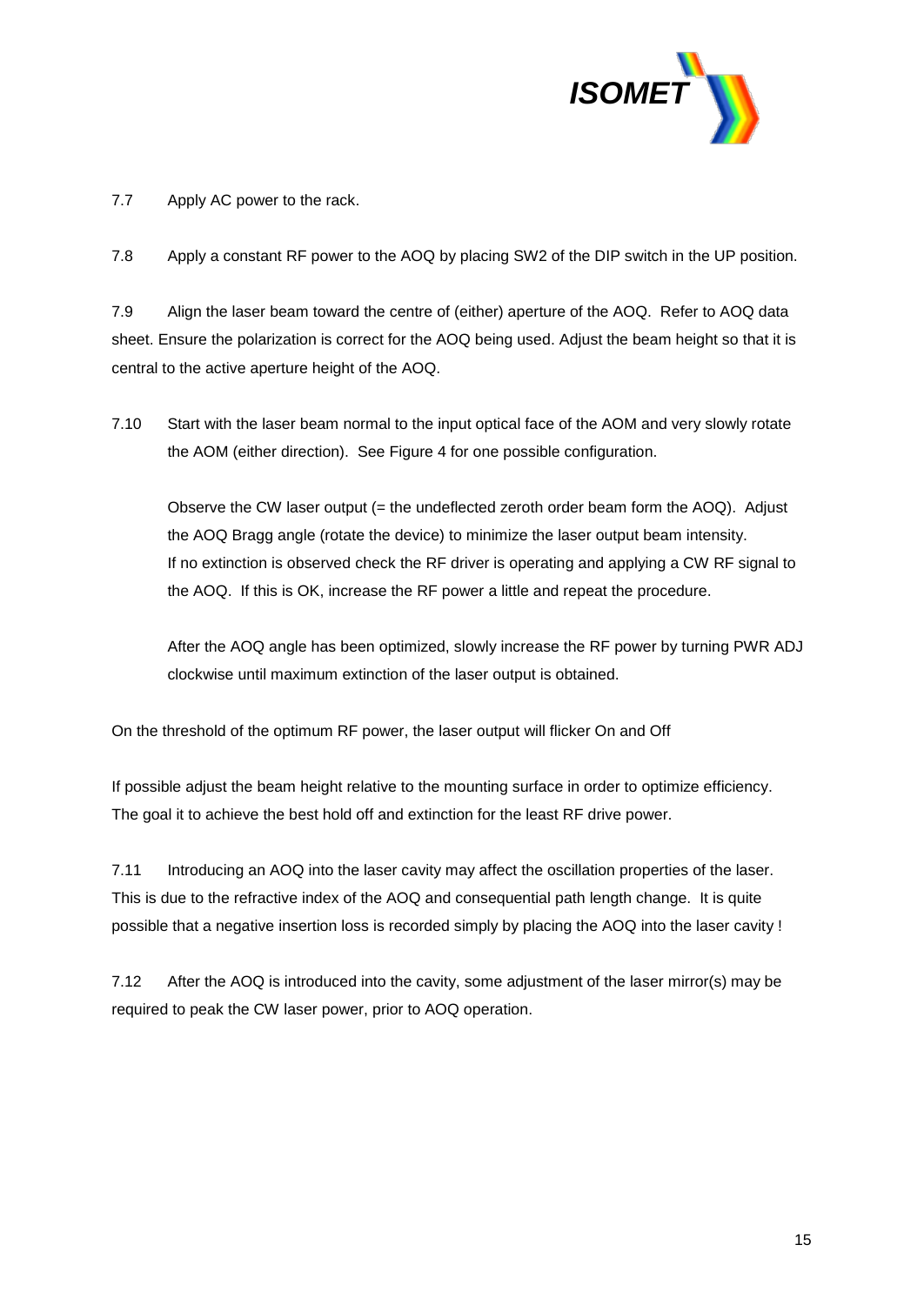

#### **8. MAINTENANCE**

#### 8.1 Cleaning

It is of utmost importance that the optical apertures of the AOQ are kept clean and free of contamination. When the device is not in use, the apertures may be protected by a covering of masking tape. When in use, frequently clean the apertures with a pressurized jet of filtered, dry air.

It will probably be necessary in time to wipe the coated window surfaces of atmospherically deposited films. Although the coatings are hard and durable, care must be taken to avoid gouging of the surface and leaving residues. It is suggested that the coatings be wiped with a soft ball of brushed (short fibres removed) cotton, slightly moistened with clean alcohol. Before the alcohol has had time to dry on the surface, wipe again with dry cotton in a smooth, continuous stroke. Examine the surface for residue and, if necessary, repeat the cleaning.

#### 8.2 Troubleshooting

No troubleshooting procedures are proposed other than a check of alignment and operating procedure. If difficulties arise, take note of the symptoms and contact the manufacturer.

#### 8.3 Repairs

In the event of deflector malfunction, discontinue operation and immediately contact the manufacturer or his representative. Due to the high sensitive of tuning procedures and the possible damage which may result, no user repairs are allowed. Evidence that an attempt has been made to open the optical head will void the manufacturer's warranty.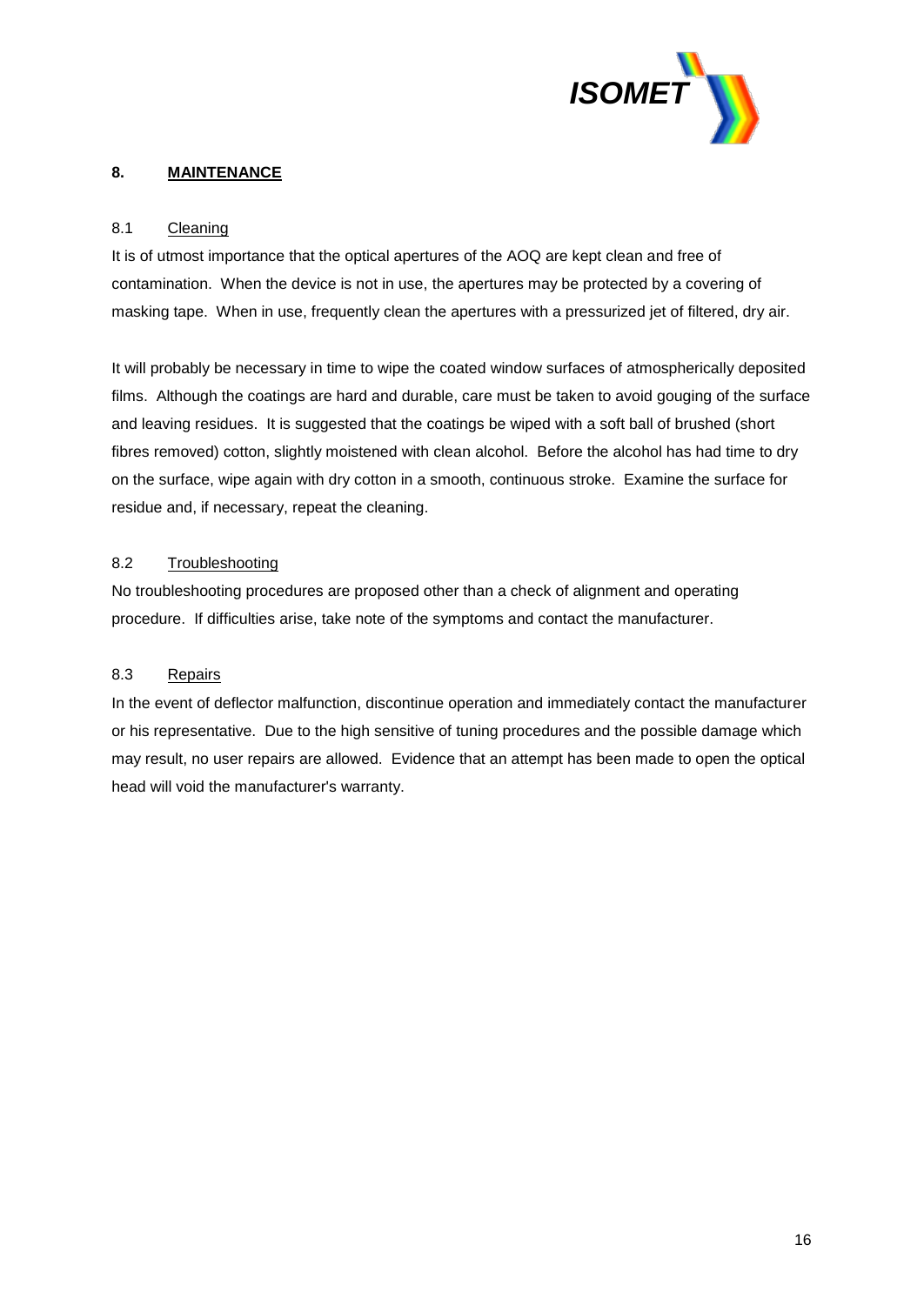





göoooo

ACTIVE LEDs FPST L E RF ON F RF MOD C

 $\circledcirc$ 

 $\circledcirc$ 

WARNING LEDs<br>LFP1 B<br>LFP2 A<br>DOT1 D<br>QOT1 B+D<br>HRP1 A+D<br>HRP1 A+D<br>HRP1 A+B+D

 **P0WER RST REP PULSE A B SW E WFM DUR J1 J2 RATE WIDTH C D 1----6 F ADJ**

Dim'n : mm

 $\overline{\bigcirc}$ 

 $\bigcirc$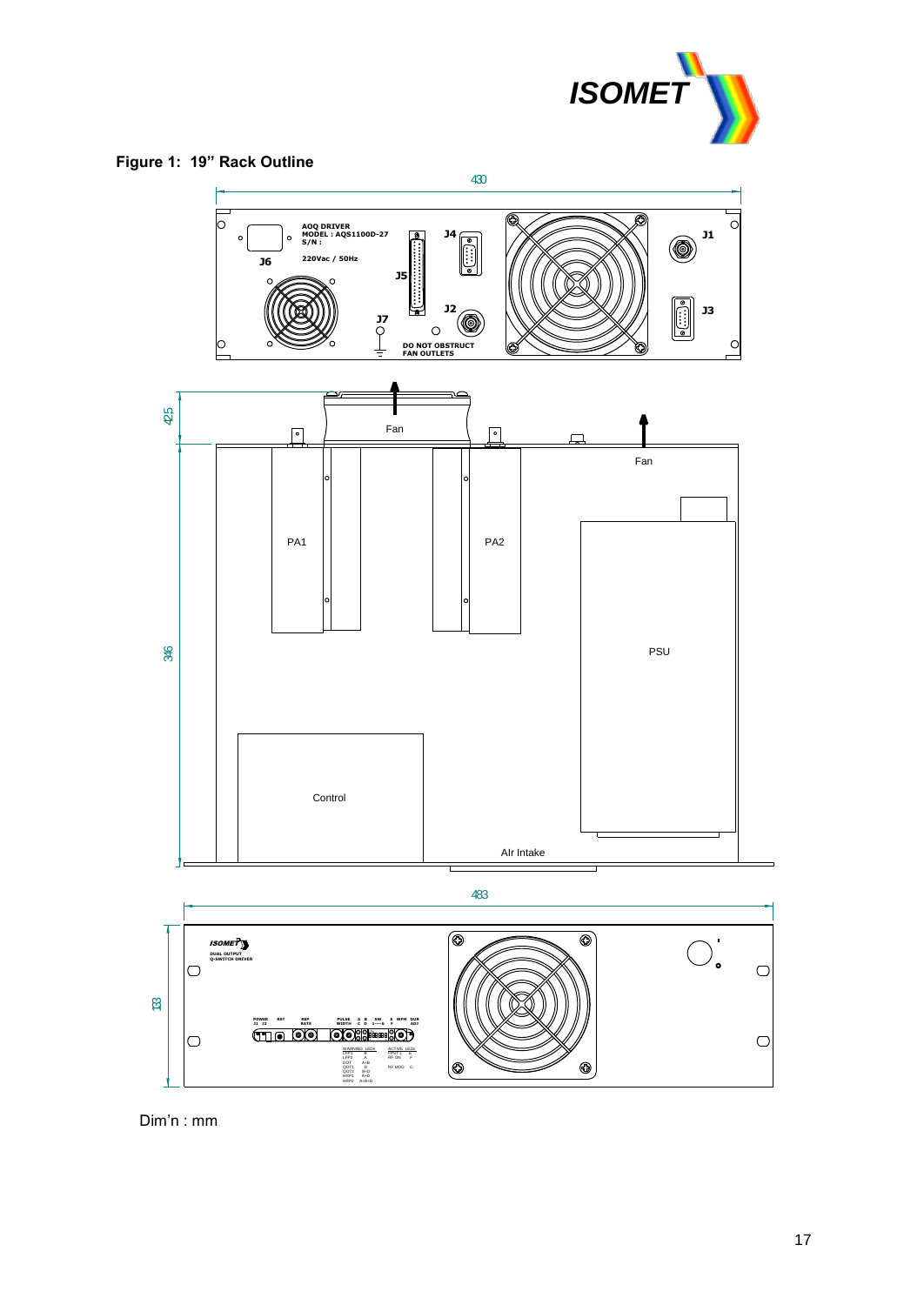



Figure 2: Driver Block Diagram.

| <b>Function</b>       | <b>Adjustment</b>                     | <b>Specification</b>   |
|-----------------------|---------------------------------------|------------------------|
|                       |                                       |                        |
| Rep Rate              | 8-bit via 2 Hex Rotary Switches 1 & 2 | $1 - 120$ KHz          |
|                       | plus Range Select Switch              |                        |
| Pulse Width           | 8-bit via 2 Hex Rotary Switches 3 & 4 | $1 - 16.5$ usec        |
| RF1 On/Off            | DIL 6-way Lever Switch                | <b>Select Function</b> |
| RF CW/Modulated       |                                       |                        |
| Rep-Range Select (2)  |                                       |                        |
| Slope-Range Select    |                                       |                        |
| RF2 On/Off            |                                       |                        |
| <b>Waveform Shape</b> | 1 of 16 via Hex Rotary Switch 5       | <b>EPROM</b> stored    |
| Shape Period          | 24 turn potentiometer                 | $18$ usec $-13.7$ msec |
|                       | plus Range Select Switch              |                        |
| <b>RF Power</b>       | 24 turn potentiometer                 | $< 25\% - 100\%$       |